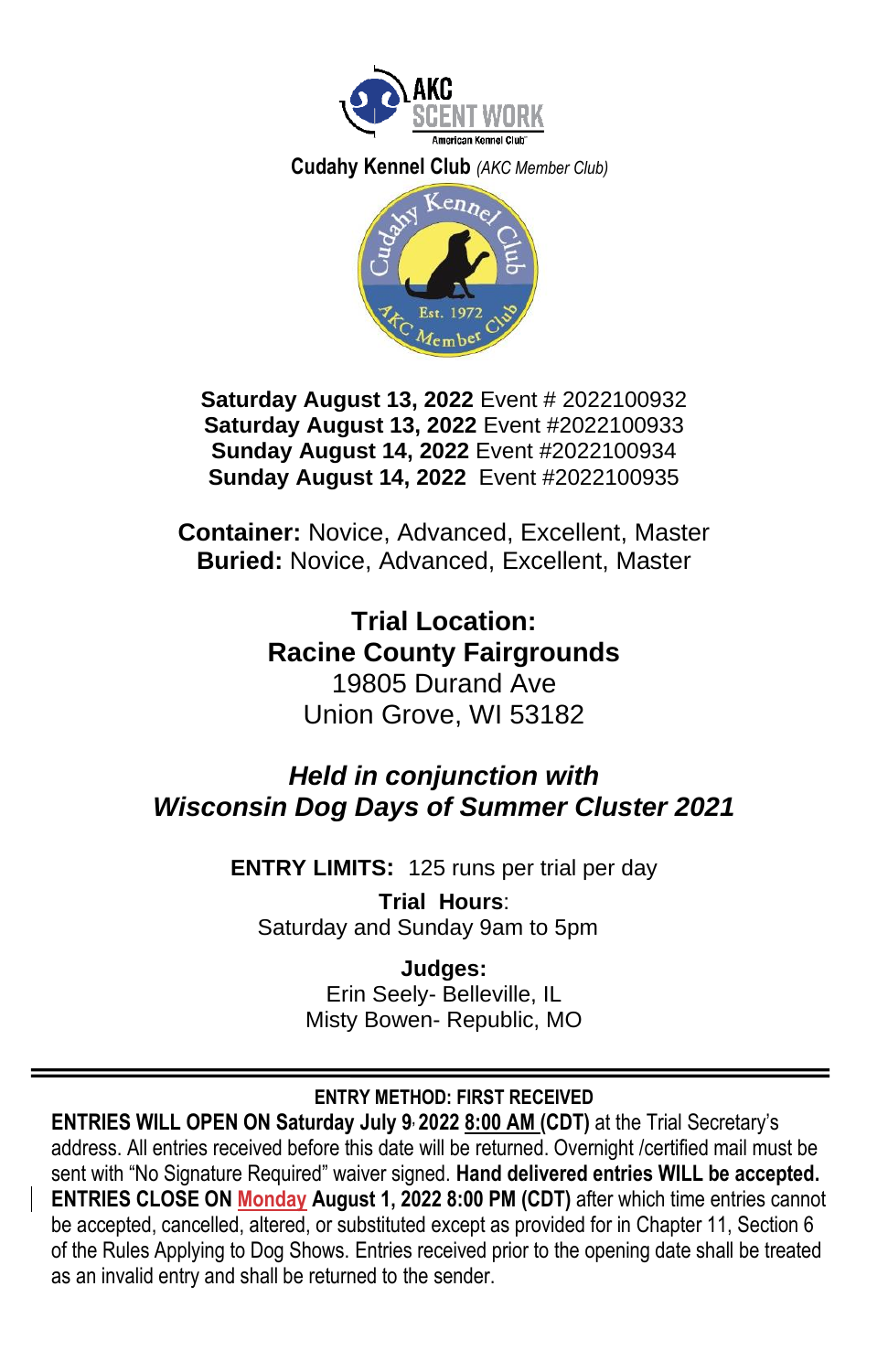# **CERTIFICATION**

Permission is granted by the American Kennel Club for the holding of this event under American Kennel Club rules and regulations.

Gina DiNardo, Secretary

## **OFFICERS OF THE CUDAHY KENNEL CLUB**

President …………………………………………………………… ..Pamela Brown Vice President ……………………………………………………….. Melanie White Recording Secretary…………………………………………………. Melody Carranza Treasurer……………………………………………………………… Denise Nelson Corresponding Secretary…………………………………..………… Wendy Anderson Corresponding Secretary Address………………2135 N 58th St. Milwaukee, WI 53208

## **DELEGATE TO THE AKC** Don H. Adams

**TRIAL CHAIRPERSON TRIAL SECRETARY** Pam Brown 27318 Pioneer Road Wind Lake, WI 53185 *Tel: 414-216- 7711 [pamster111@earthlink.net](mailto:pamster111@earthlink.net)*

**MERICAN KENNEL CLUB** 

> Melanie White 1010 15<sup>th</sup> Ave So. Milwaukee, WI 53172 *Tel: 414-218-8951 [krimelkas@hotmail.com](mailto:krimelkas@hotmail.com)*

## **EVENT COMMITTEE**

Pam Brown, Melanie White, Denise Nelson, Wendy Anderson, Fran Aring, Shannon Granger, Nancy Frietag

## **JUDGES**

**Erin Seely** #102464 324 Oliver Lee Drive Belleville, IL 62223

**Misty Bowen** #109203 7387 West Wade Street Republic, MO 65738

## **ENTRY FEES PER DAY**

Each entry (includes a \$3.50 AKC recording fee)………………………. \$25 **Mail entry forms and fees to:**

Melanie White

1010 15th Ave South Milwaukee, WI 53172

Please make checks payable to the **Cudahy Kennel Club**

No entries will be accepted by phone, email, or fax. Express mail entries must include the signature waiver allowing them to be left at the secretary's address. Inquiries may be directed to Melanie White at krimelkas@hotmail.com No entry shall be made and no entry shall be accepted which specifies any conditions as to its acceptance. Returned checks do not constitute a valid entry.

**Entries which are illegible** will not be processed and will be returned to the exhibitor.

The trial secretary will add a \$35.00 collection fee to the amount of each returned check.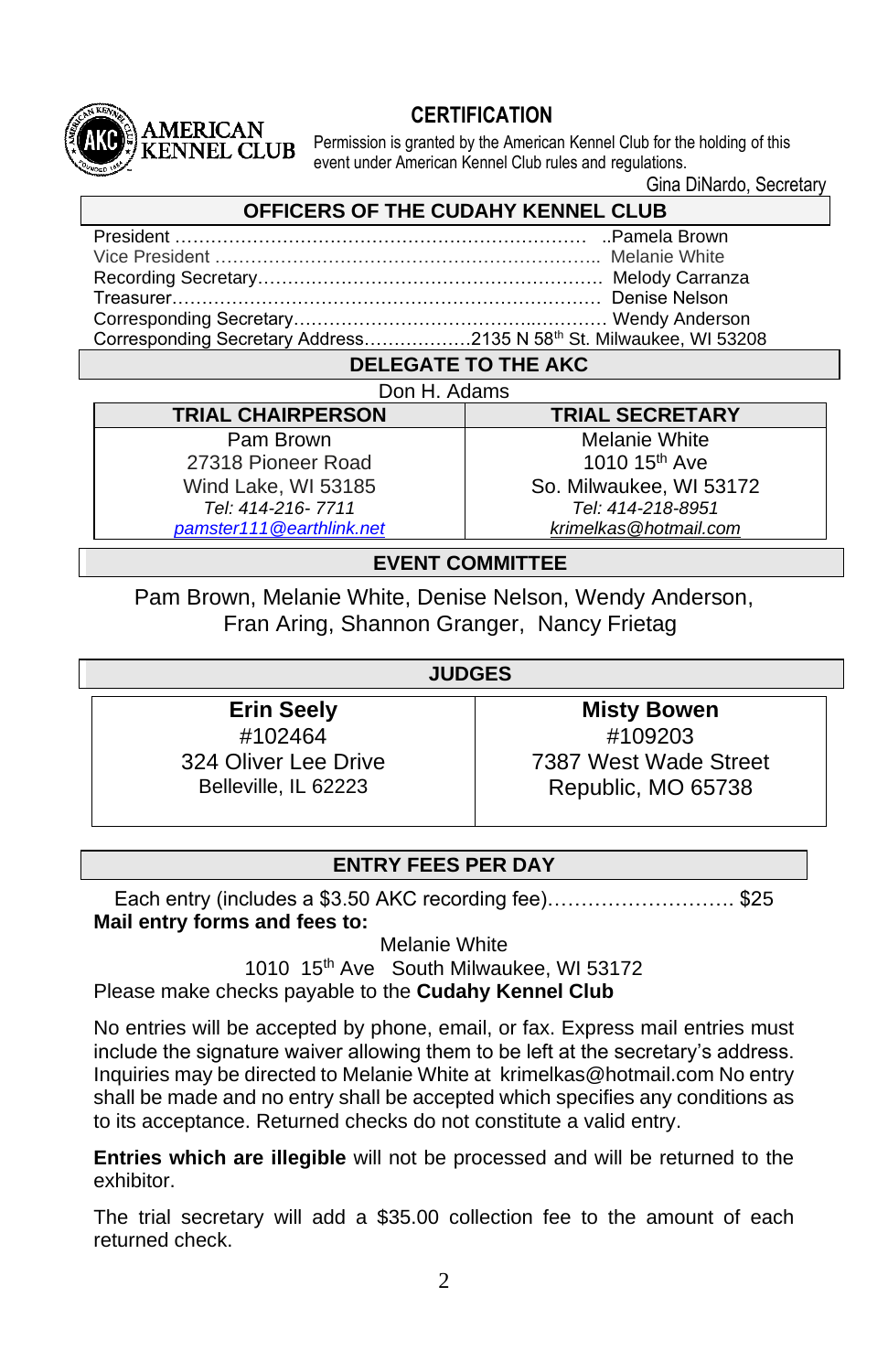| <b>JUDGING ASSIGNMENTS</b> |                                    |                                  |  |  |  |  |  |
|----------------------------|------------------------------------|----------------------------------|--|--|--|--|--|
|                            | Saturday 8/13<br>Trial 1 & Trial 2 | Sunday 8/14<br>Trial 1 & Trial 2 |  |  |  |  |  |
| <b>Container Novice</b>    | Erin                               | Misty                            |  |  |  |  |  |
| <b>Container Advanced</b>  | Erin                               | Misty                            |  |  |  |  |  |
| <b>Container Excellent</b> | Erin                               | <b>Misty</b>                     |  |  |  |  |  |
| <b>Container Master</b>    | Erin                               | <b>Misty</b>                     |  |  |  |  |  |
| <b>Buried Novice</b>       | Misty                              | Erin                             |  |  |  |  |  |
| <b>Buried Advanced</b>     | Misty                              | Erin                             |  |  |  |  |  |
| <b>Buried Excellent</b>    | Misty                              | Erin                             |  |  |  |  |  |
| <b>Buried Master</b>       | Mistv                              | Erin                             |  |  |  |  |  |

- Final class order and check in information will be sent to exhibitors prior to the event.
- Trials will run concurrently whenever possible.
- When multiple search areas are set up handlers will have the option of splitting up the searches with a break in between any or all of the searches if they wish.

Same Day Move Ups between trials WILL NOT be offered.

Move Ups WILL BE offered from Saturday to Sunday trials. Form available at trial site.

# **VETERINARIAN ON CALL**

**Wisconsin Veterinary Referral Center** - Racine/Kenosha 1123 58th Ave, Kenosha, WI 53144 262-553-9223

DIRECTIONS TO WVRC 24-hour Emergency Veterinary Hospital in Racine, WI: Continue to US-45 S, 2 min (0.4 mi); Take 1st St/County Line Rd and 7th St to 72nd Ave in Somers, 12 min (9.3 mi); Turn right onto 72nd Ave, 2 min (1.0 mi); Turn left onto 12th St/Somers Rd, 1 min (0.8 mi); Turn left onto 58th Ave, Destination will be on the right 38 s (0.2 mi).

# **EMERGENCY SERVICES**

Fire/Ambulance/Police- Milwaukee WI **9 11**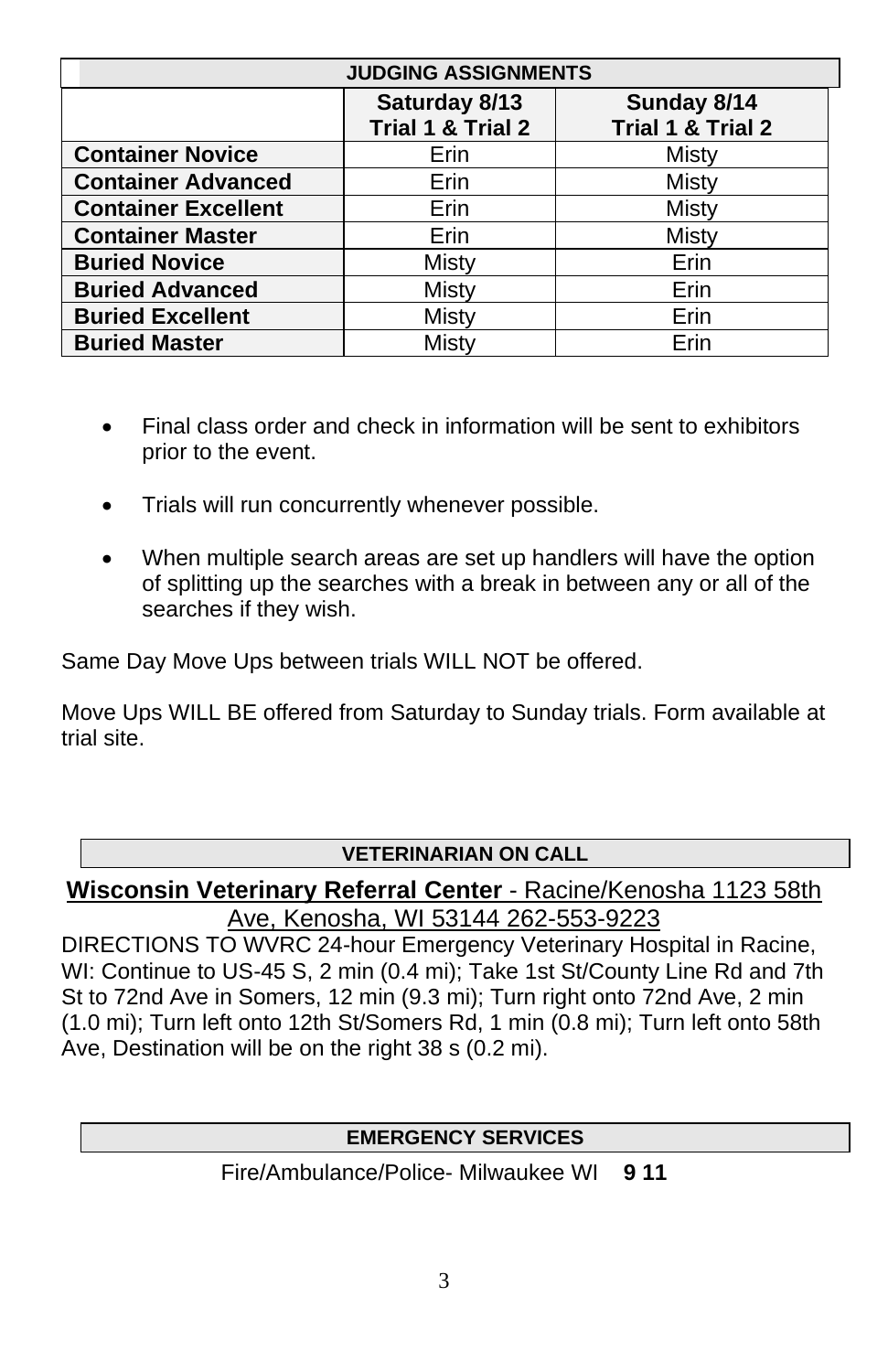# **CLASS ELIGIBILITY**

**"Novice A" Classes** are open to dogs who have not completed any title for that particular element, who have not completed a comparable title with another organization, and who have never worked as professional detection dogs.

**"Novice B" Classes** are open to all dogs.

**Advanced, Excellent or Master Classes:** To be eligible for Advanced, Excellent or Master you must have the lower title for that element.

## **ENTRY LIMITS/ WAITING LIST / MULTIPLE DOGS**

**Entries will be accepted until a total of 125 runs per judge for each day are received.** 

**Once the limit has been reached exhibitors may choose to be placed on a waiting list. A maximum of 30 entries may be on the wait list for each day. Wait list will close when trial entries close, Monday, August 1, 2022 8:00 pm (CDT).**

**A handler may only handle one dog per individual event. The hide does not routinely change between dogs within each event so handling more than one dog is not permitted.**

## **DOGS ELIGIBLE TO ENTER**

This trial is open to all dogs SIX (6) months of age or older that are registered with the American Kennel Club or that have AKC Limited Registration, Purebred Alternative Listing/Indefinite Listing Privileges (PAL/ILP), an AKC Canine Partners listing number or approved Foundation Stock Service (FSS) breeds are eligible to participate.

Dogs with a Purebred Alternative Listing/Indefinite Listing Privileges (PAL/ILP) or an AKC Canine Partners listing number must be spayed or neutered in order to compete. Wherever the word "dog" is used in these regulations it includes both sexes.

Dogs with physical challenges (including amputees) are eligible to participate provided that, in the opinion of the judge, the dog displays no sign of physical discomfort and can safely complete the search. Deaf and blind dogs are allowed to enter. Females in season may not participate, aggressive dogs, or dogs suffering from an injury, or illness which may affect the dog's physical or mental performance may not participate. No dog shall compete if it is sutured, bandaged, or has any visible wounds.

Exhibitors should follow their veterinarian's recommendation to assure their dogs are free of internal and external parasites, any communicable diseases, and have appropriate vaccinations.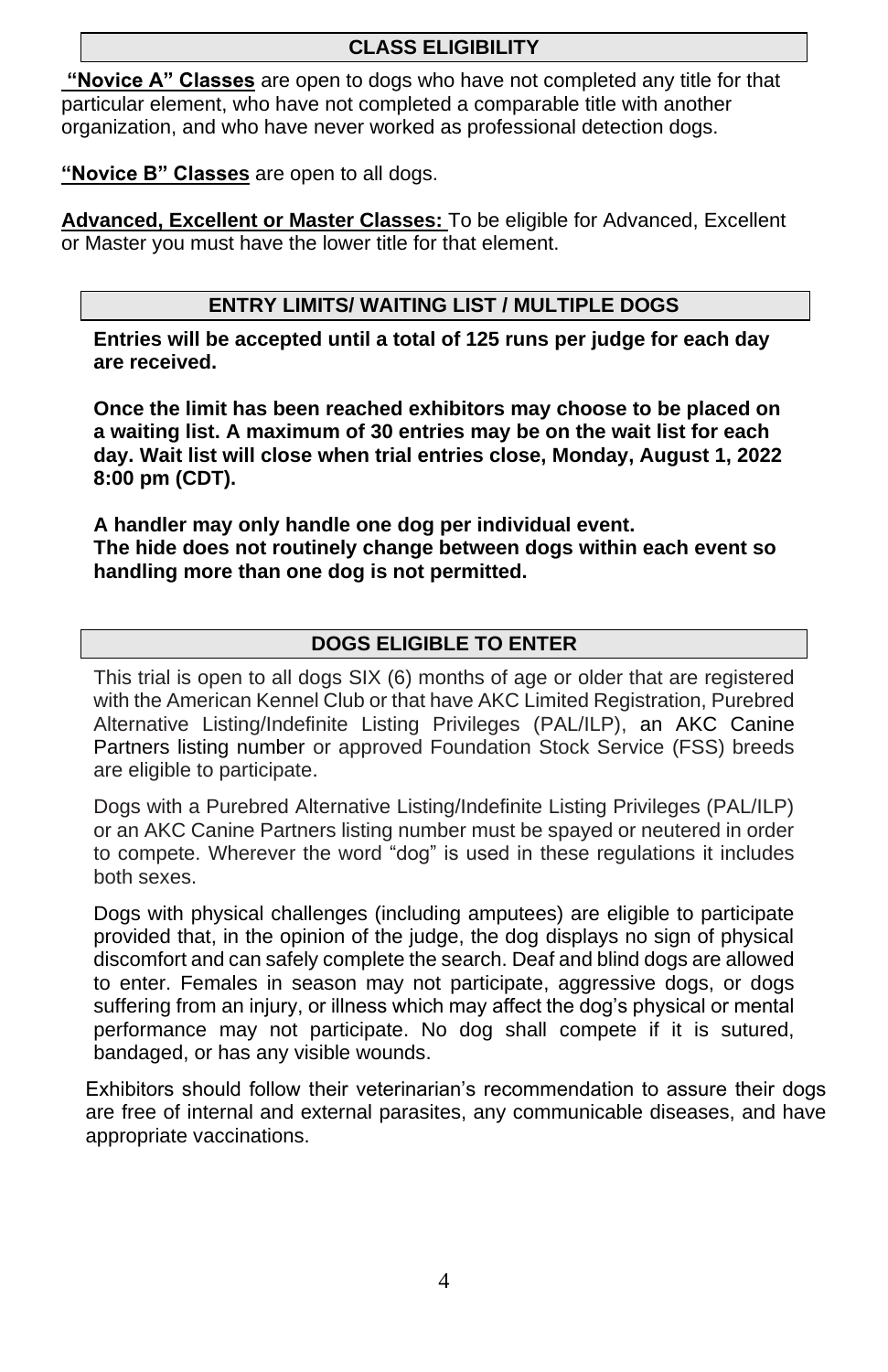## **SEARCH AREA AND RING CONDITIONS**

Search areas may be of any shape, and of size specified in regulations for each class.

**Search Area Conditions**. Searches will be indoors, on matted, carpeted, or tiled surfaces or outdoors on cement or grass.

**Search Area Sizes** will comply with requirements in official rules.

## **Active Search Areas will be separated 20 - 30 feet per regulations.**

# **STAGING AREA, HANDLER'S BRIEFING, WARM-UP AREA, SPECTATOR AREA**

**Staging Area** will be out of view of search area(s). Staging will occur indoors and outdoors to enhance social distancing.

**Handler's Briefing:** In an effort to limit crowds and reduce the risk of infection handler's briefings will take place individually at the time of your run. Details regarding set up will be emailed prior to the event so you know what to expect.

**A warm-up area** will be available. One labeled container per target odor being used in the trial on that day will be placed in the warm-up area. Exhibitors should limit their warm-up to (2) two minutes or less. The warm-up area is to be used exclusively for warming up the handler-dog team prior their run. The warm-up area is not for training or relieving of the dog.

**Spectator area**: Limited spectator area will be provided. No food, drinks or dogs permitted in the spectating area.

#### **ADDITIONAL SITE INFORMATION**

**Trial Site.** It is not appropriate to scout the trial location prior to the trial date. Many search locations are real-life environments and such visits may risk the host losing the opportunity to use the location in the future.

**Possession of Odors and Training**. Chapter 5. Section 26 of the Scent Work Regulations state "No person other than those engaged in the administration of a trial shall be in possession of any target odor when on the trial grounds. There shall be no training on the grounds of the AKC Scent Work trial, other than the designated warm-up area

**Exhibitors are responsible** for cleaning up after their dog(s). Any exhibitor failing to do so may be excused without benefit of refund if the Event Committee deems the exhibitor to be in violation of this requirement. Cleaning supplies and disposal sites will be available at various locations around the show grounds.

# **Crating: All crating will take place in your vehicle.**

# **Lunch will be provided only for volunteers.**

**Exhibitor food and beverages** will be available for purchase from vendor on fairgrounds.

**Restrooms** Will be available at Fairgrounds, follow signage.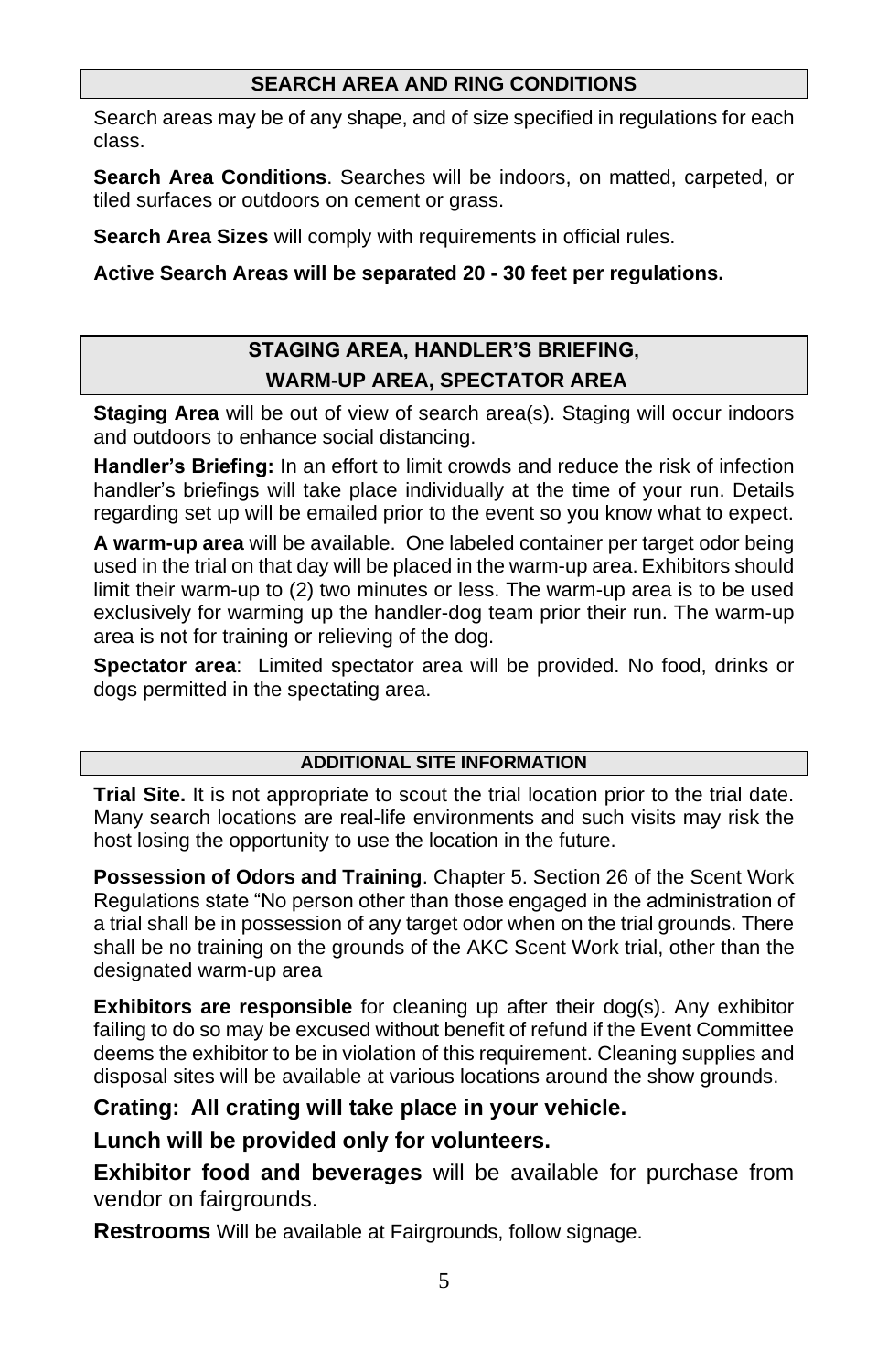## **NOTICE TO EXHIBITORS**

#### **SAFETY, BEHAVIOR and LIABILITY**

**The safety of the dog** is our primary concern. By entering this trial, exhibitors acknowledge that they are familiar with the rules and regulations of this sport, and that their dogs are familiar with and able to perform all searches safely. **It is expressly understood** that exhibitors alone are responsible for the behavior of their dogs and/or children. Any exhibitor whose dogs and/or children create an unnecessary disturbance or repeatedly engage in unsafe or disruptive behavior may, at the discretion of the trial committee, be asked to leave the show site. In such case, no refund of any fees paid will be made. The Cudahy Kennel Club and its agents, employees, etc., will assume no responsibilities for any loss, damage or injury sustained by exhibitors or handlers, or to any of their dogs or property and further assumes no responsibility for injury to children. The Cudahy Kennel Club reserves the right to decline entries for cause and may remove any dog on account of aggression. No one shall have any recourse or claim against the Cudahy Kennel Club or any official thereof.

**Collars, Leashes and Harnesses.** During searches, dogs must wear a properly fitted collar or harness approved by the judge. A wearable camera such as a Go Pro may be mounted to the dog's harness, if desired. Leashes may be of any length and/or retractable. The leash should be made of plain, pliable material.

**All dogs must be on leash** at all times, and retractable leashes may not be used when on trial grounds (except during judged searches). Dogs must enter and exit the search area with the leash attached to the collar or harness, including when waiting in the search area before and after the search. An offleash option may be offered at the discretion of the judge, only if the area is completely enclosed.

#### **REFUNDS**

**No entry fee** will be refunded if the trial cannot open or be completed by reason of riots, civil disturbances, fire, an act of God, public emergency, act of a public enemy, or any other cause beyond the control of the organizing committee. No entry fee will be refunded in the event a dog is absent, disqualified, excused, or barred from competition by the action of the Trial Committee. Dogs pulled after closing because of injury or other medical condition are not eligible for a refund.

**Judges are not required** to wait for dogs. The Owner of each dog is solely responsible for having it ready at the search area when it is to be judged. The Club has no responsibility to provide service through a public address system or stewards or runners for the purpose of calling or locating dogs that are not brought into the ring when required.

**Club may choose to refund entry fees for individuals with confirmed illness preventing them from safely attending the event.**

**Claims will be arbitrated as set forth on the Official AKC Entry Form for this event.** 

**BITCHES IN SEASON.** Bitches who come in season after the closing date will have the entry fee refunded upon written certification by a licensed veterinarian to the effect that the bitch in question is in season on the day of the trial. NOTIFICATION FROM EXHIBITOR MUST BE RECEIVED BY THE TRIAL SECRETARY AT LEAST 30 MINUTES BEFORE THE TRIAL.

### **HOTEL INFORMATION**

Exhibitors must contact motels directly and identify themselves as having dogs. Some require deposits, others take only small dogs. Please use extreme caution in the treatment of motel space. PLEASE be a responsible motel guest.

## **Lodging Options near Racine County Fairgrounds Can be found at:**

**<https://www.racinecountyfair.com/lodging>**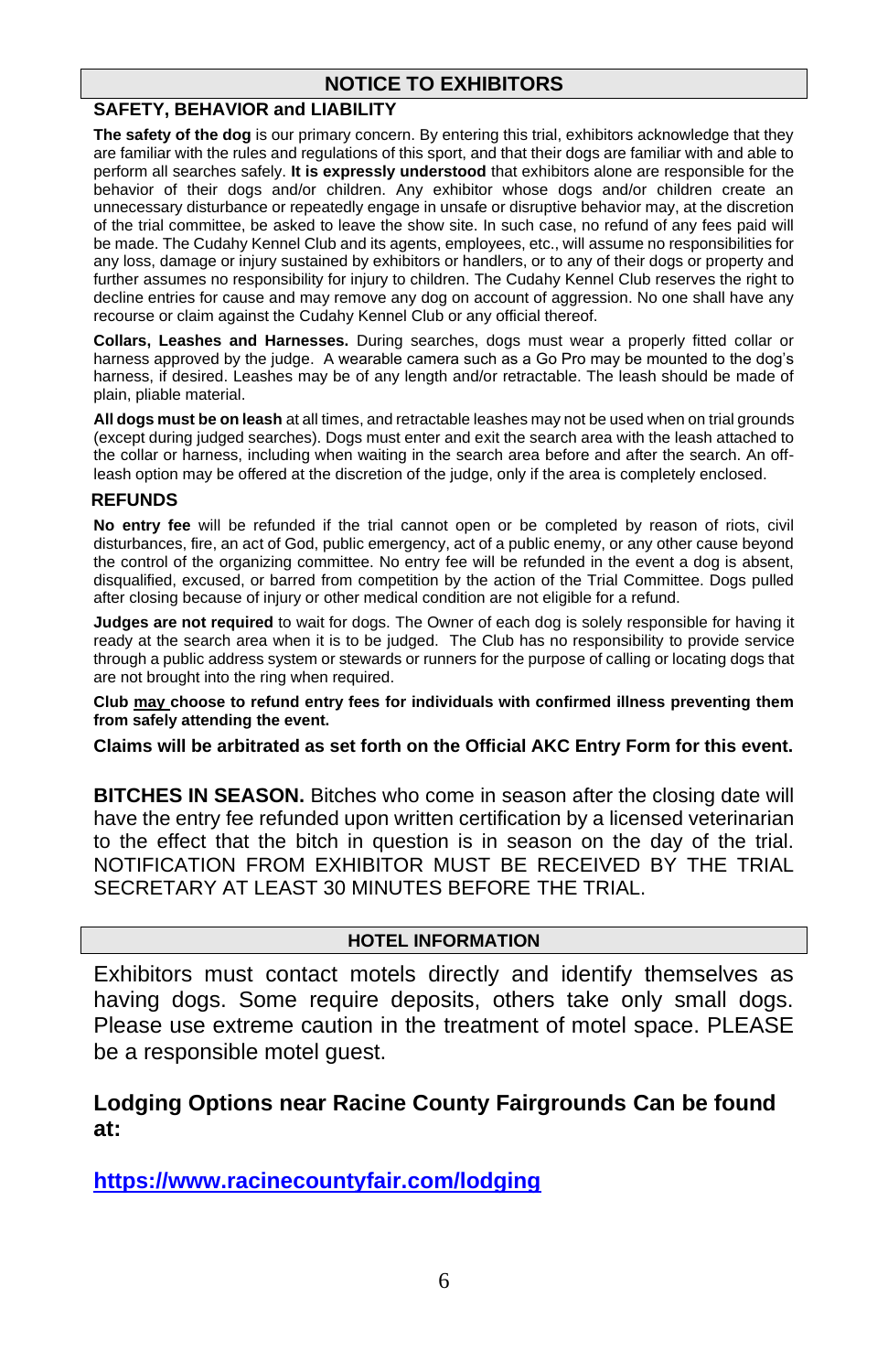# **DIRECTIONS TO THE TRIAL SITE**

# *From I-94 North or South:*

- Use Exit 333 off I-94
- Take Hwy 20 west to the Hwy C/Spring Street roundabout
- Take a left (west) out of the roundabout onto Hwy C/Spring Street
- Stay on Hwy C (going west) to the roundabout at Hwy 45
- Stay on Hwy 45 until the stoplight at Hwy 11/Durand Ave.
- Turn right (west) to the fairgrounds
- The fairgrounds will be to your left (south side of the road)

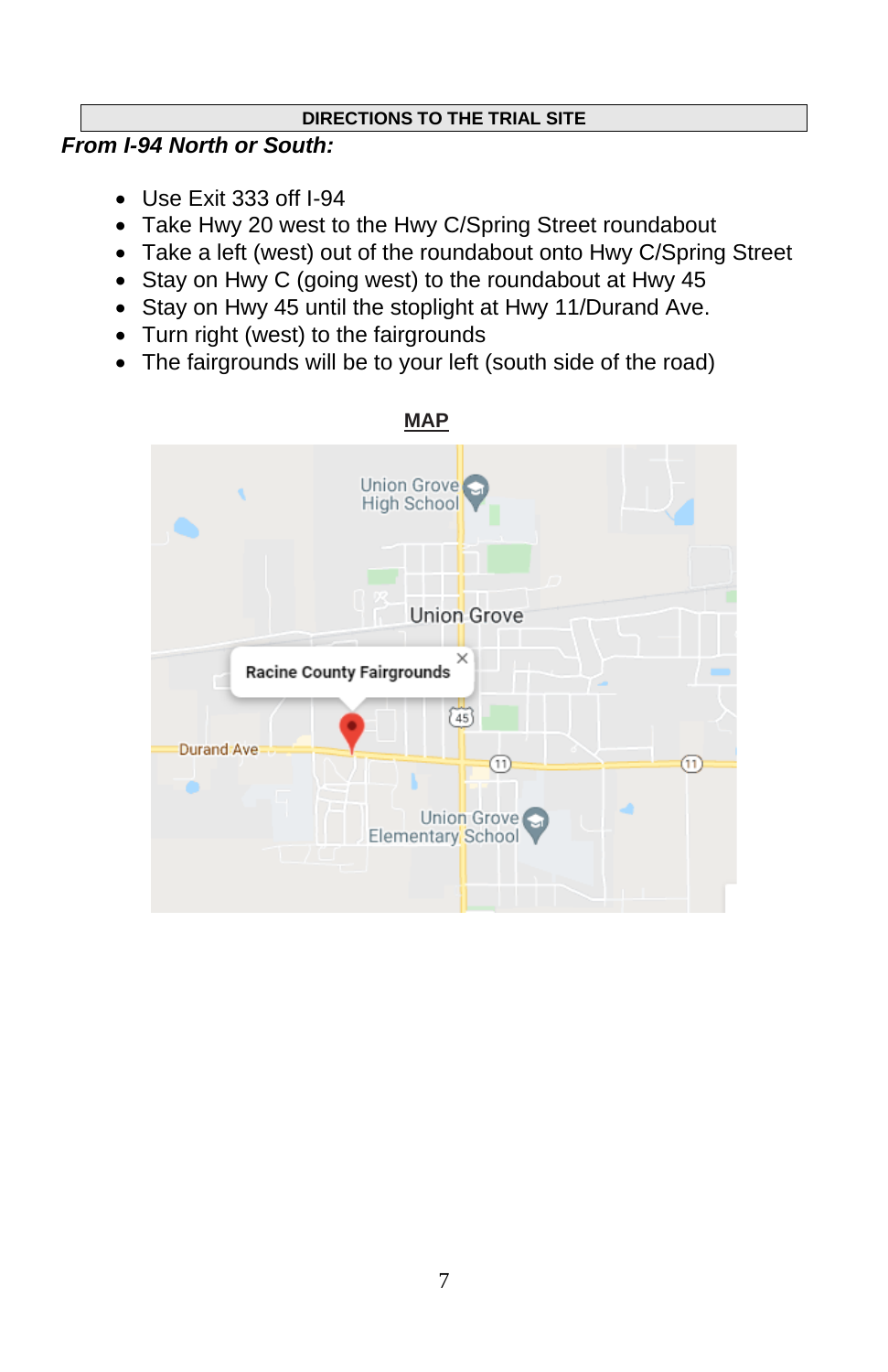## **RIBBONS, AWARDS, AND PRIZES**

| Placement ribbons will be awarded in each class as follows: |  |
|-------------------------------------------------------------|--|
|                                                             |  |
|                                                             |  |
|                                                             |  |
|                                                             |  |
|                                                             |  |

A **New Title rosette** will be awarded to all dog and handler teams finishing a title.

**At the completion of each level scores and placements will be determined and results posted at a score table outside of the building. Ribbons will be available at this table, but preferred method will be to mail the ribbons to you following the event to decrease the potential for crowds at the award table.** 

# **CUDAHY KENNEL CLUB SHOWS, TRIALS & EVENTS**

# **Cudahy Kennel Club is pleased to offer a variety of trials and events each year.**

Some of our yearly events include:

- Agility trials in June and November
- Obedience/Rally trials in January and April
- Lure Coursing (CAT) dates Spring to Fall
- Fast Coursing (FCAT) dates Spring to Fall
- Scent Work trials November and April
- Barn Hunt trials in January and February
- All Breed Conformation show in August

# **See our website for additional information.**www.cudahykennelclub.org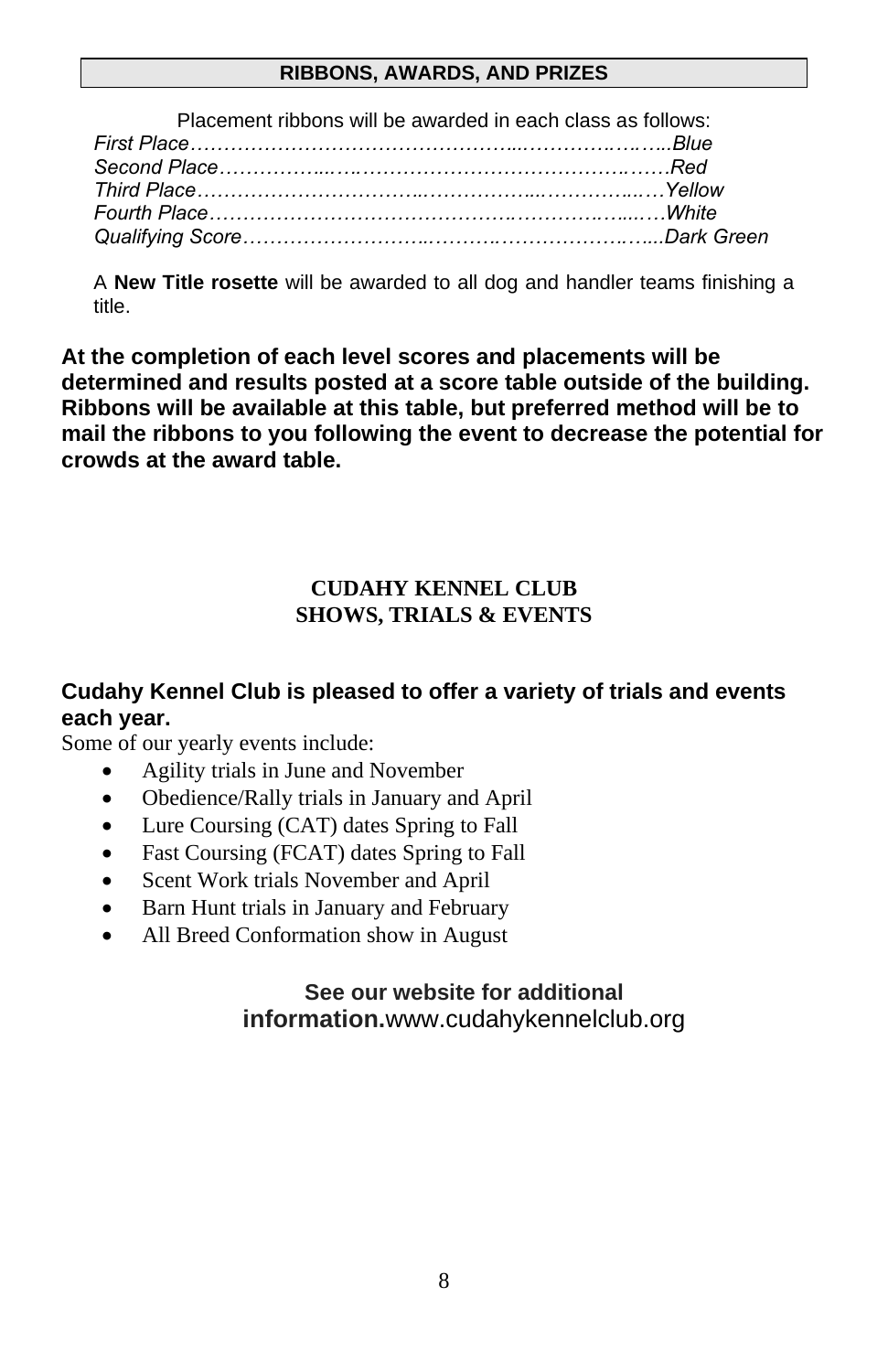



Entries should be sent to: Melanie White 1010 15<sup>th</sup> Ave South Milwaukee, WI 53172

|               | Saturday         | Saturday         | Sunday           | Sunday           |
|---------------|------------------|------------------|------------------|------------------|
|               | 8/13/22          | 8/13/22          | 8/14/22          | 8/14/22          |
|               | Trial 1          | Trial 2          | Trial 1          | Trial 2          |
|               | $\Box$ Nov A     | $\Box$ Nov A     | $\Box$ Nov A     | $\Box$ Nov A     |
| Container     | $\Box$ Nov B     | $\Box$ Nov B     | $\Box$ Nov B     | $\Box$ Nov B     |
|               | $\Box$ Adv       | $\Box$ Adv       | $\Box$ Adv       | $\Box$ Adv       |
|               | $\Box$ Excel     | $\Box$ Excel     | $\Box$ Excel     | $\Box$ Excel     |
|               | $\square$ Master | $\square$ Master | $\square$ Master | $\square$ Master |
|               | $\Box$ Nov A     | $\Box$ Nov A     | $\Box$ Nov A     | $\Box$ Nov A     |
| <b>Buried</b> | $\Box$ Nov B     | $\Box$ Nov B     | $\Box$ Nov B     | $\Box$ Nov B     |
|               | $\Box$ Adv       | $\Box$ Adv       | $\Box$ Adv       | $\Box$ Adv       |
|               | $\Box$ Excel     | $\Box$ Excel     | $\Box$ Excel     | $\Box$ Excel     |
|               | $\square$ Master | $\square$ Master | $\square$ Master | $\square$ Master |

# **Entry fee \$25**  $X =$  = \$

# **Checks payable to Cudahy Kennel Club**

| <b>AKC</b> Registered Name              |               |                                      |                              | <b>Registration Number</b> |  |  |
|-----------------------------------------|---------------|--------------------------------------|------------------------------|----------------------------|--|--|
|                                         |               | $\Box$ AKC/PAL/ILP/CP $\Box$ Foreign |                              |                            |  |  |
| Call name                               | Date of birth |                                      | <b>Sex</b>                   |                            |  |  |
| <b>Breed</b>                            |               |                                      | Variety<br><b>NOT NEEDED</b> |                            |  |  |
| Owner                                   |               |                                      |                              |                            |  |  |
| Owner's Address                         |               |                                      |                              |                            |  |  |
| City                                    |               | <b>State</b>                         |                              | Zip                        |  |  |
| Telephone                               | Email         |                                      |                              |                            |  |  |
| Handler name (if different from owner): |               | Junior Handler # (if applicable):    |                              |                            |  |  |

# **Fields marked in blue are REQUIRED.**

## **Fields marked in gray must be completed if the information is known.**

**\*\*\*Be sure to read and sign this Agreement. No form will be processed without your signature!\*\*\* AKC Rules, Regulations, Policies and Guidelines are available on the American Kennel Club Web site, [www.akc.org](http://www.akc.org/)**